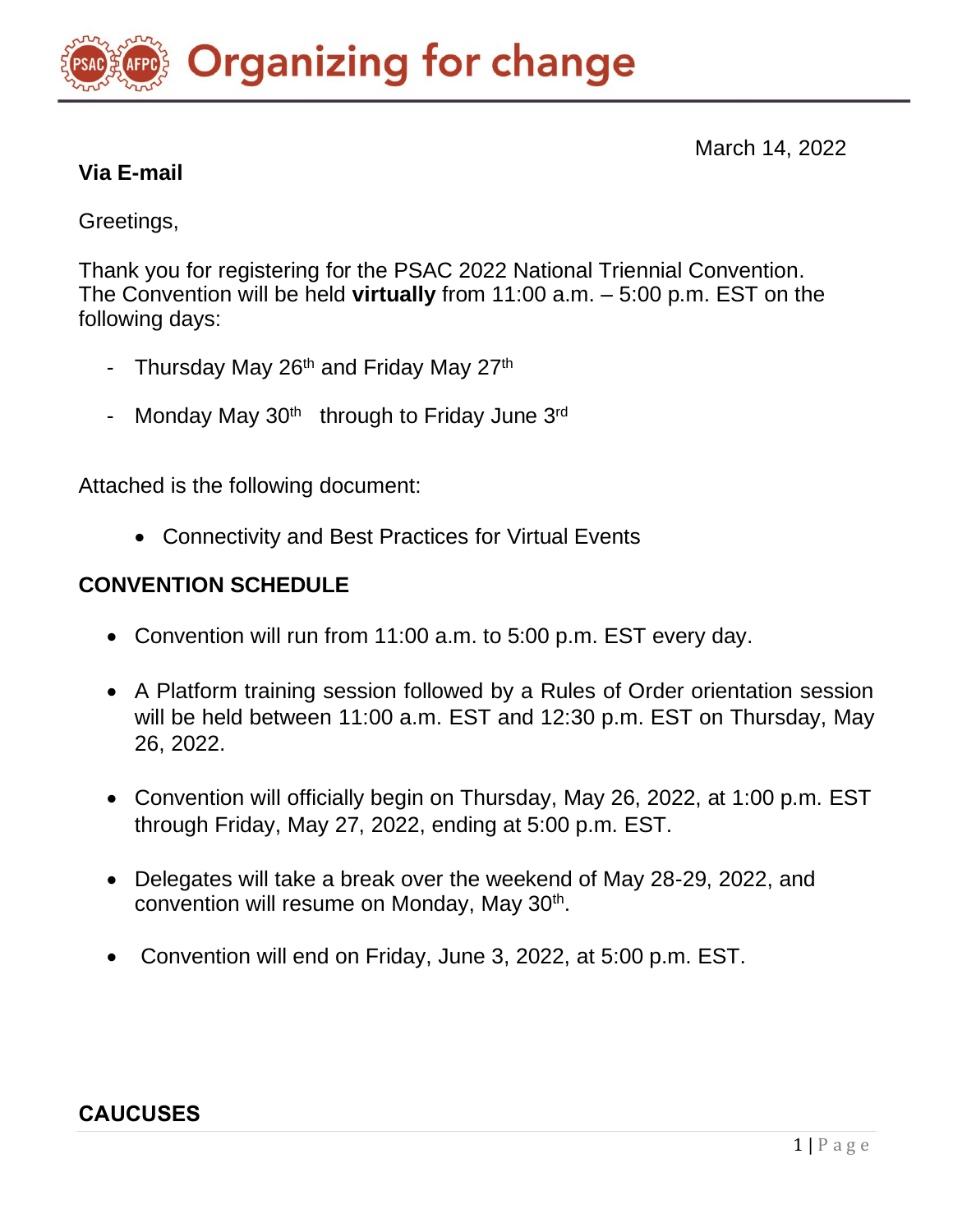Optional caucuses have been scheduled prior to the start of convention. A meeting link will be sent in May 2022 to those delegates who have self-identified for any of the caucuses below.

#### **Tuesday, May 24, 2022**

| 11:00 a.m. $-$ 12:00 p.m. EST | Indigenous People's Caucus       |
|-------------------------------|----------------------------------|
| 12:30 p.m.-1:30 p.m. EST      | <b>Persons with Disabilities</b> |
| $2:00$ p.m. $-3:00$ p.m. EST  | <b>Racially Visible Members</b>  |
| $3:30$ p.m. $-4:30$ p.m. EST  | LGBTQ2+ Member Caucus            |
| 5:00 p.m. $-6:00$ p.m. EST    | <b>Young Workers Caucus</b>      |

#### **Wednesday, May 25, 2022**

| 11:00 a.m.- 12:00 p.m. EST   | <b>DCL Caucus</b>          |
|------------------------------|----------------------------|
| 1:00 p.m. $-$ 2:30 p.m. EST  | <b>Regional Caucuses</b>   |
| $3:00$ p.m. $-4:30$ p.m. EST | <b>Women's Caucus</b>      |
| 5:00 p.m. $-6:00$ p.m. EST   | <b>Area Council Caucus</b> |

The Convention agenda will be available to delegates on the Convention platform on April 25, 2022.

## **COMMITTEE REPORTS AND RESOLUTIONS PACKAGES**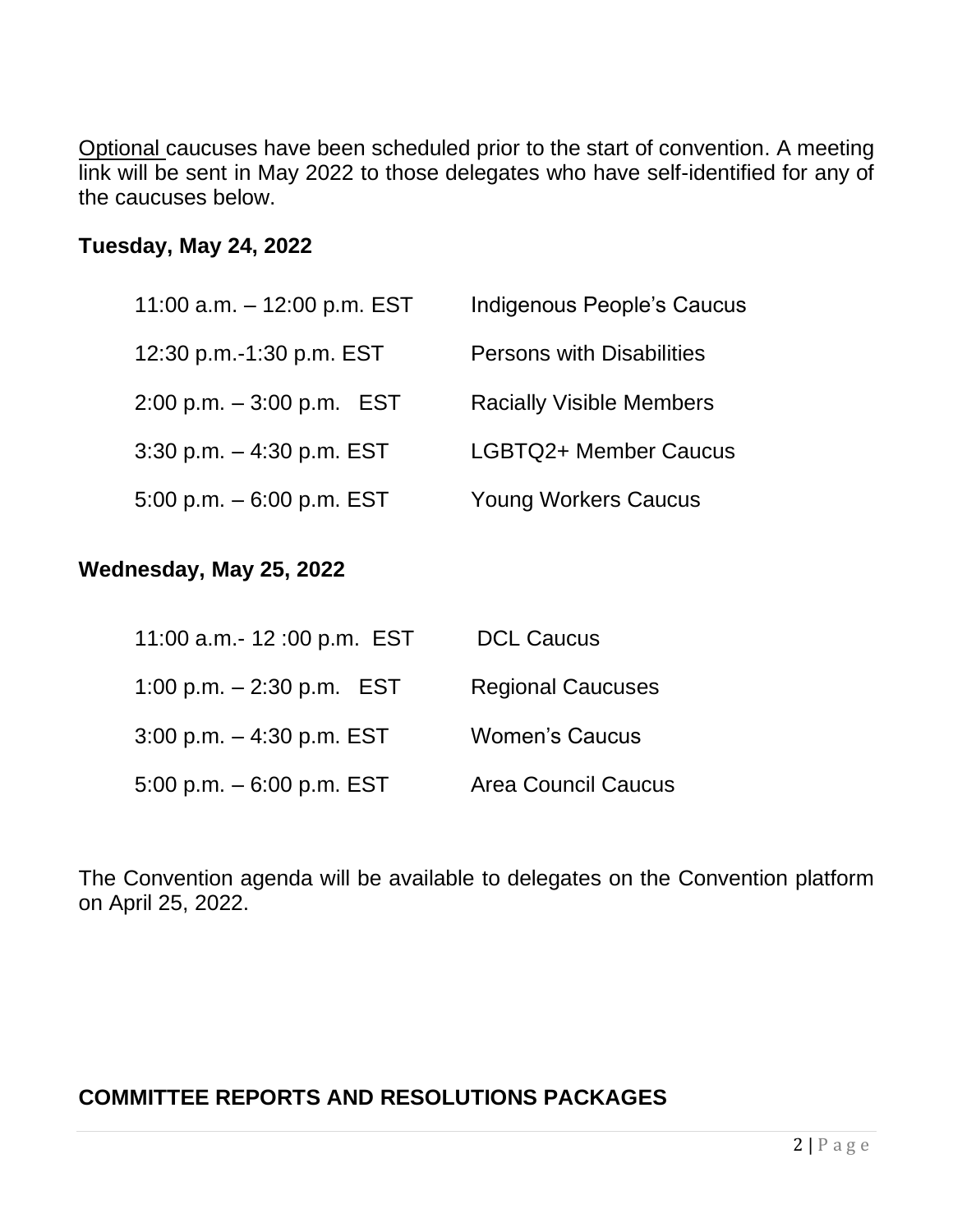The Convention committee reports, resolutions packages and various other documents will be available to delegates on the Convention Platform as of Monday, April 25, 2022.

Delegates who made a request to receive paper copies on their registration form will receive the committee reports and budget documents in the mail during the week of April 25, 2022.

# **PLATFORM LOGIN INFORMATION**

A link to login as well as Username and Password for the Conference platform will be sent to delegates on **Monday, April 25, 2022**. **The email will be sent to you from canada@chime.live** with the following subject title: PSAC 2022 National Convention/Congrès national triennal 2022 de l'AFPC.

#### **Please ensure to login as soon as possible once you receive the link.**

#### **CONVENTION CONNECTIVITY REQUIREMENTS**

The "Connectivity and Best Practices at PSAC Virtual Events" is included in this package. Please take the time to review and let us know **no later than Friday, March 25, 2022,** if you have any concerns or questions related to your equipment and connectivity issues.

#### **EXPENSE CLAIMS & SALARY**

If there will be an interruption in your wages (loss of salary) while attending the Convention, please complete the "**Request for Information: Loss of Salary" form by clicking on the link below:** 

# **[Loss of Salary Form](https://can01.safelinks.protection.outlook.com/?url=https%3A%2F%2Fforms.office.com%2Fr%2FQWMFuc7evj&data=04%7C01%7Cfelixg%40psac-afpc.com%7C2956bfc7f886419b223a08da036e99f5%7C0a1916b7be62452f905569e03ce73de3%7C0%7C0%7C637826070802057726%7CUnknown%7CTWFpbGZsb3d8eyJWIjoiMC4wLjAwMDAiLCJQIjoiV2luMzIiLCJBTiI6Ik1haWwiLCJXVCI6Mn0%3D%7C3000&sdata=779TGcEBV%2BjkM%2F1wrLT7DLbqsqTqzbd5rUa7%2FKSTjjc%3D&reserved=0)**

#### **Form must be completed no later than Aril 30, 2022.**

You must complete an online expense claim via the Member Expense Portal (MEP). The MEP will be open for submissions only as of Tuesday, May 24, 2022.

Delegates are entitled to claim the following: